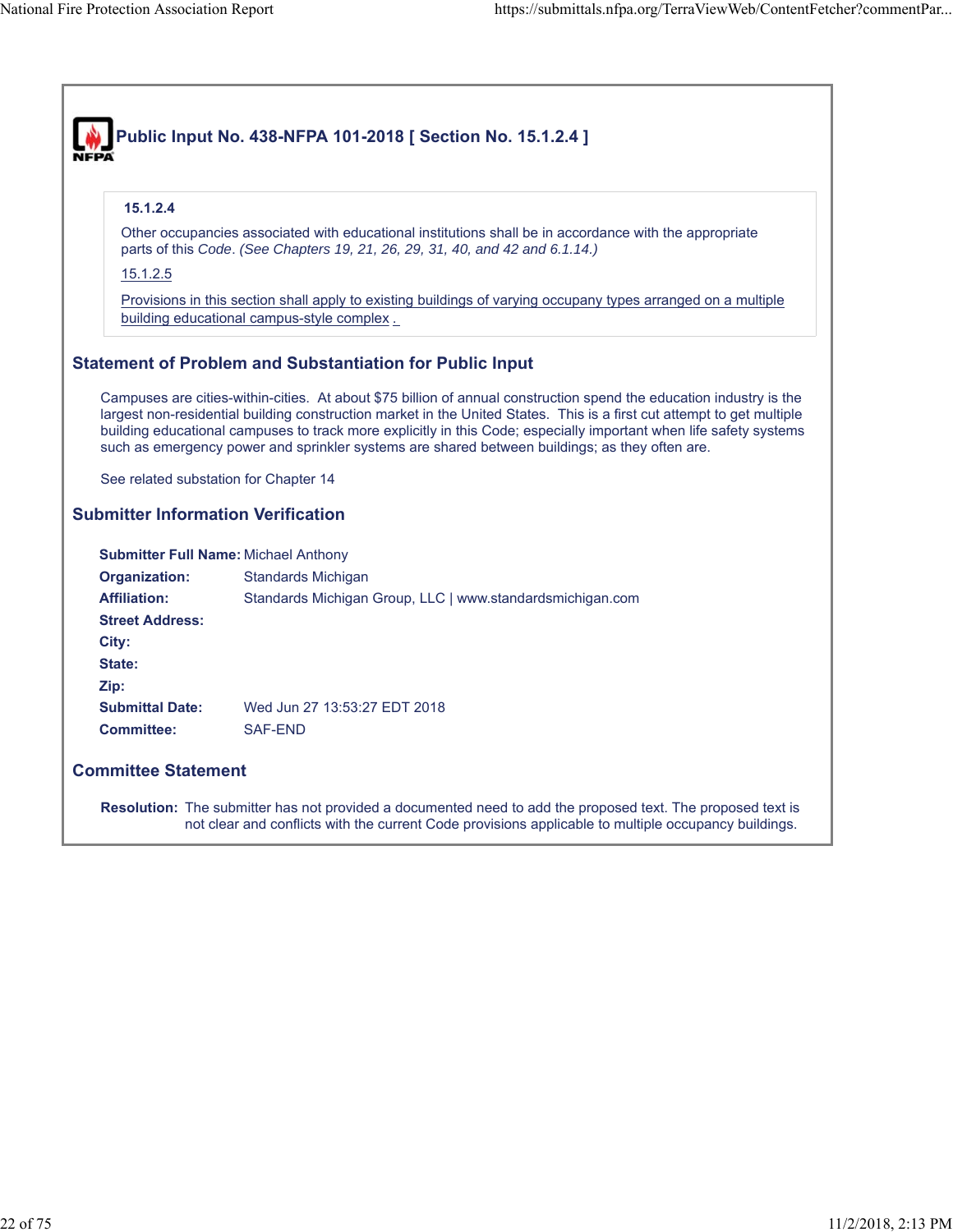| .<br>and assures<br>i consistent with i<br>reguir.<br>i federal accessibility<br>equirements<br>∍ment                       |
|-----------------------------------------------------------------------------------------------------------------------------|
| the dav.<br>and<br>its. anv<br>' conditions.<br>immediate<br><b>POTAS</b><br>under all<br>occupants<br>tor a<br>time:<br>0t |
|                                                                                                                             |